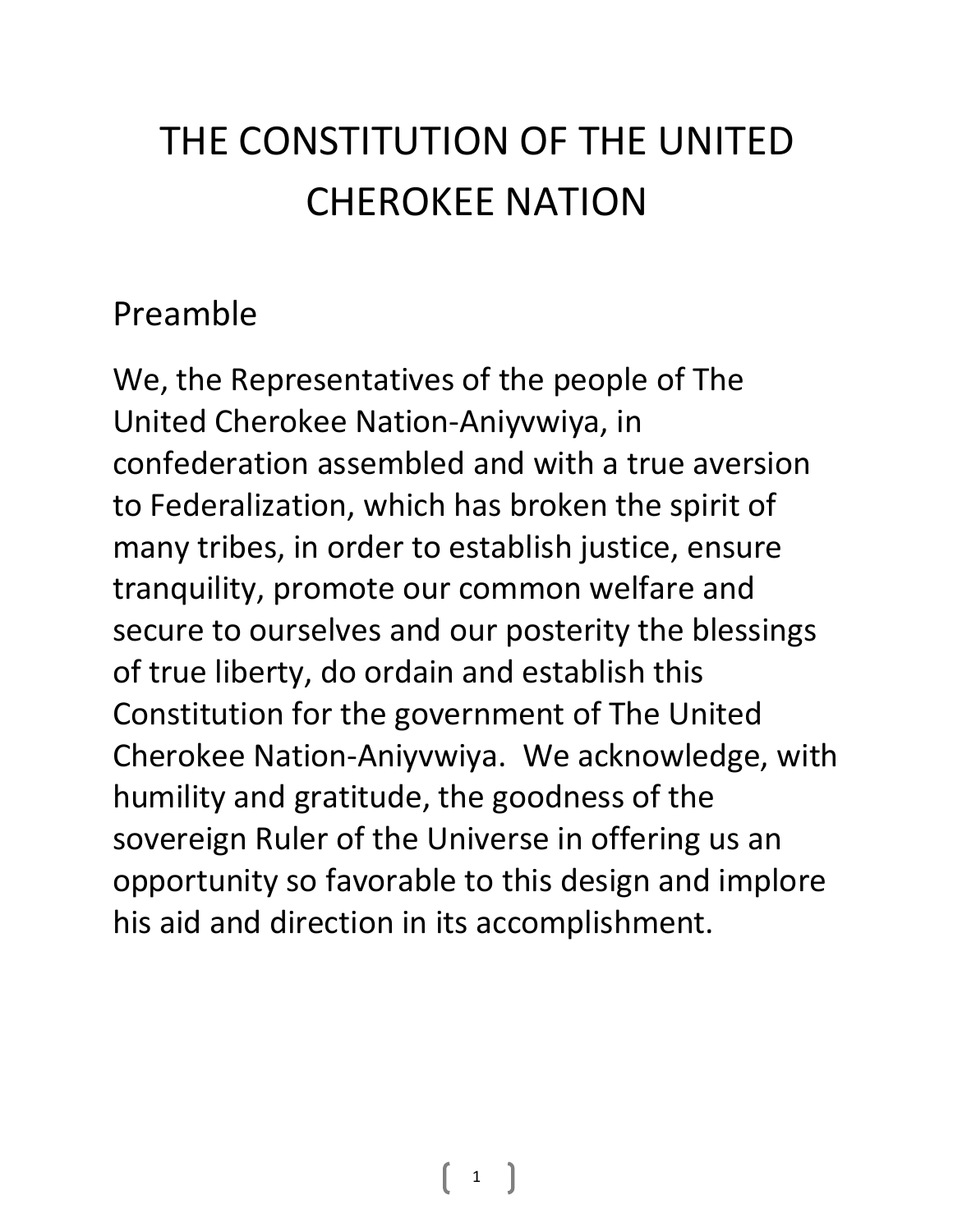## Article I

 Sec. 1- Since the people of The United Cherokee Nation-Aniyvwiya (hereinafter referred to as The United Cherokee Nation or the Nation) are scattered to and fro across the face of North America and even beyond and since that very dilution makes a geo-political locus impractical, no geographic borders have been established for The United Cherokee Nation. It maintains a floating jurisdiction.

 Sec. 2- The position stated in Section 1 does not preclude the possibility of the establishment of some kind of "homeland" for those United Cherokee Nation members who may wish it at some future date.

Sec. 3- The United Cherokee Nation shall establish lodges in the old Cherokee territory. The number and location of each to be determined as needed.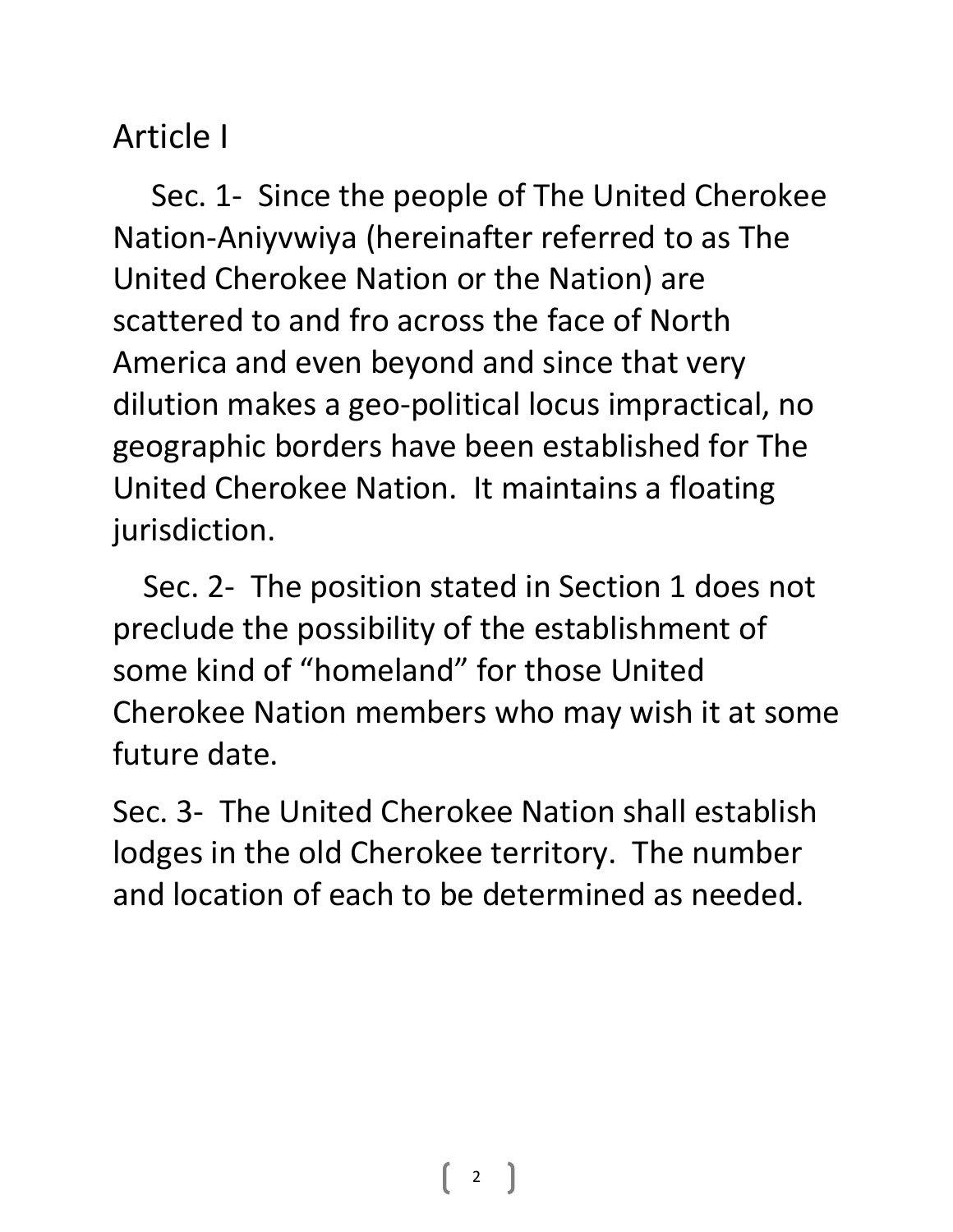# Article II

Sec. 1- The power of this government shall be divided into two distinct departments: Legislative and Judicial.

Sec. 2- No person or persons occupying a seat in one of these Departments shall exercise any of the powers properly belonging to the other, except in cases hereinafter expressly directed or permitted.

Sec. 3- Until the High Star Council shall be fully populated, a majority vote will be sufficient to make Tribal decisions.

### Article III

Sec. 1- Our Cherokee community's Legislative power shall be vested in one great Council called The Star Council. It shall contain two levels. The High Star Council shall consist of three Council members. They will make the final decisions regarding Cherokee Nation legislative issues. A unanimous vote is required to make an item a law. As the Tribe's membership numbers and/or the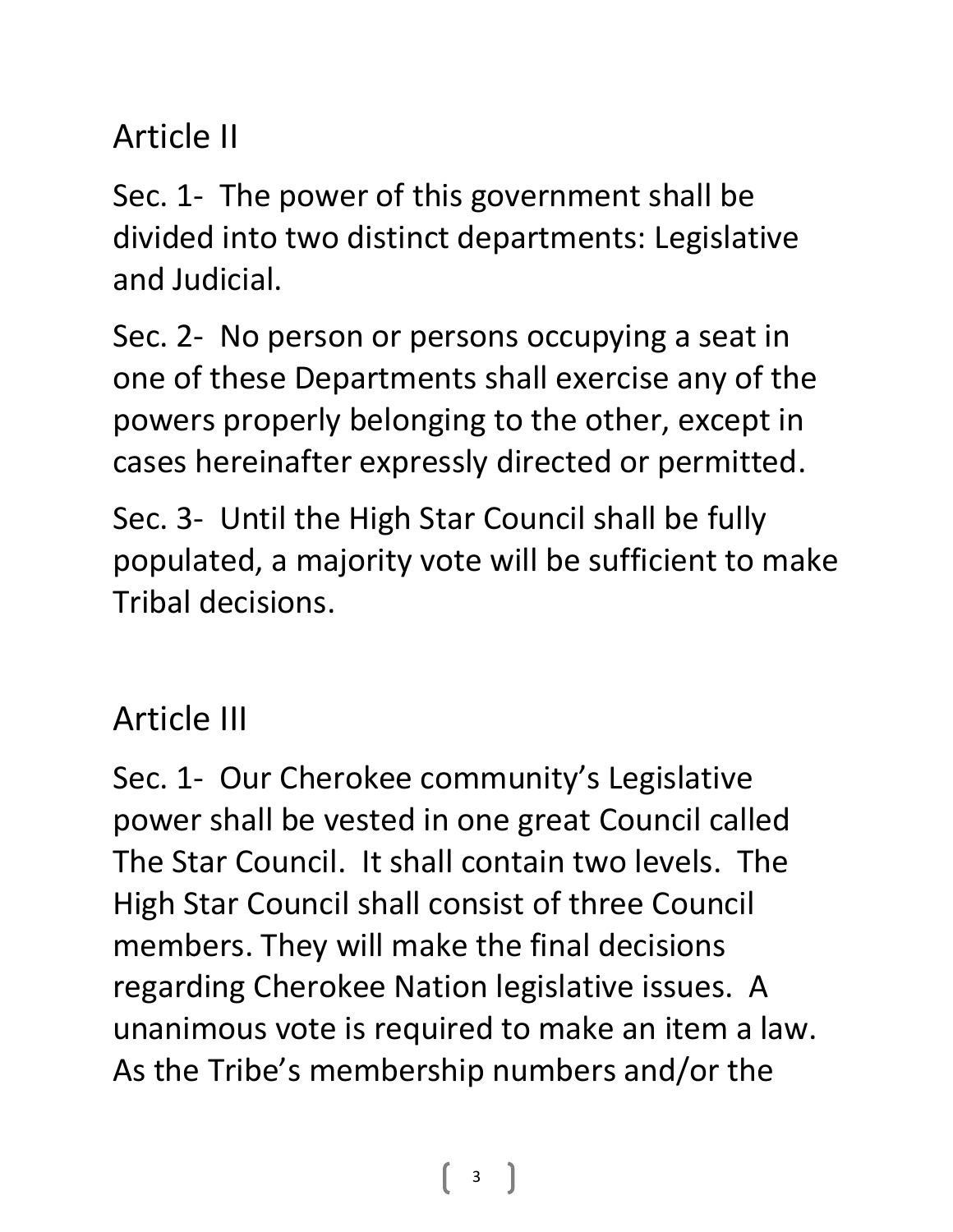responsibilities of the High Council grow, the High Star Council members may increase to 5 or even 7. At that time, a simple majority would be required to pass an item into law.

The Associate Star Council shall be made up of the heads (or elders) of the various clans (or spheres of influence ) represented by the seven points of the Cherokee Star. Each elder shall be responsible for the well- being of The United Cherokee Nation and its membership within the purview of his or her clan.

Sec. 2- The designations and meanings of the star points are as follows:

 Purple - Bird - Maple Spirituality/Faith - Purple represents higher power or creator and the bird symbolizes flight to the creator. Birds were originally thought to be messengers from the Heavens since they appeared to come "from above".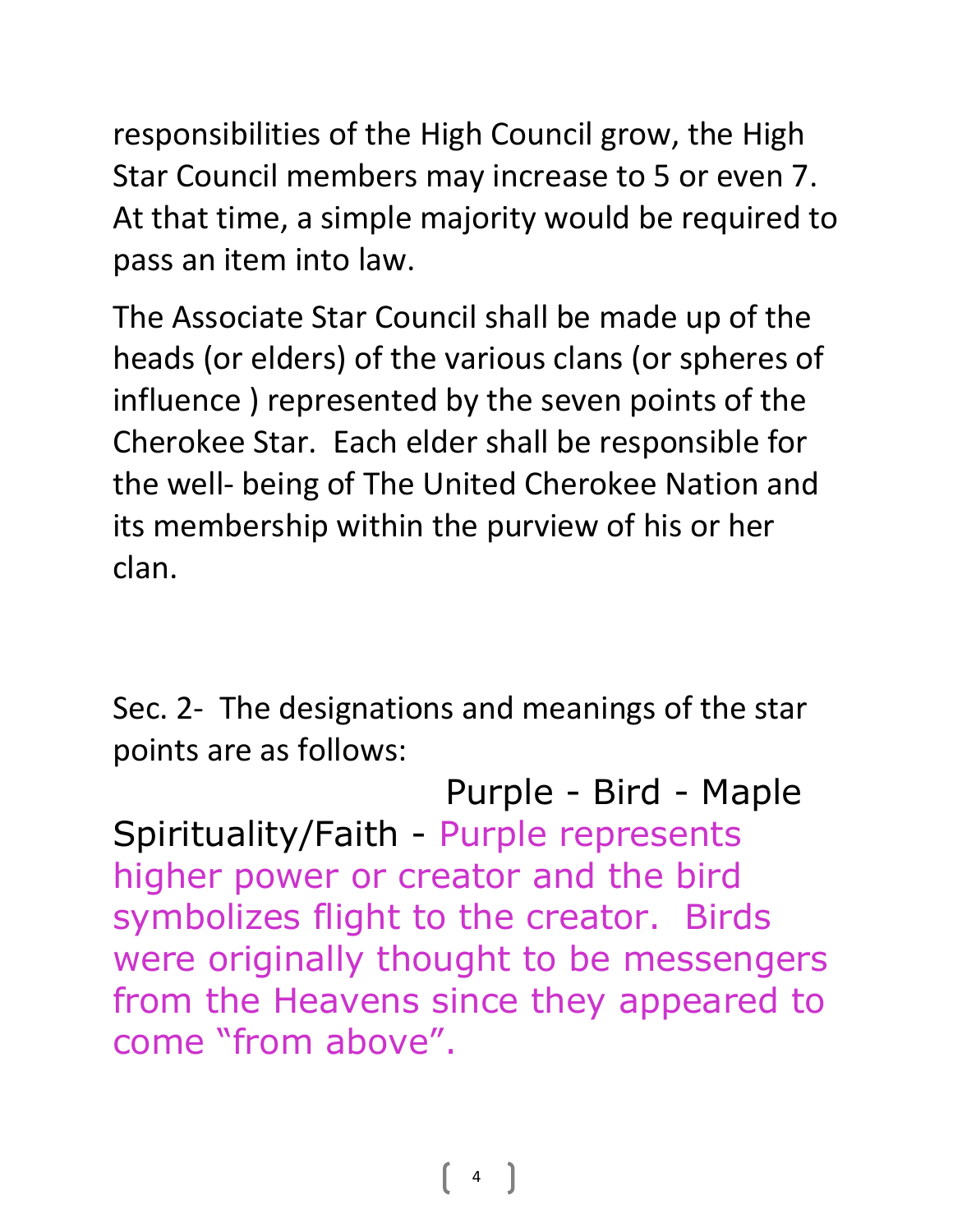Blue- Sky- Ash - Education - Blue is a primary color and represents a foundation. No nation can exist long without the foundation of education. Ash represents perhaps chalk or writing. One

of the original ways of communication was taking a burnt stick and marking on rocks or human skin.

Brown - Deer – Oak - Business - Brown represents the grounding of ideas on the firm foundation of Mother Earth and the deer, also known as the Hart, has long been a symbol of strength, stamina, skill, courage and integrity. Businesses that choose to be "Cherokee" must demonstrate those characteristics.

White - Paint – Locust -

Medicine/Alternative Health Care - White represents purity of mind and body, free from disease and contamination. As paint is applied to a body or thing to be useful, so the principles of healing and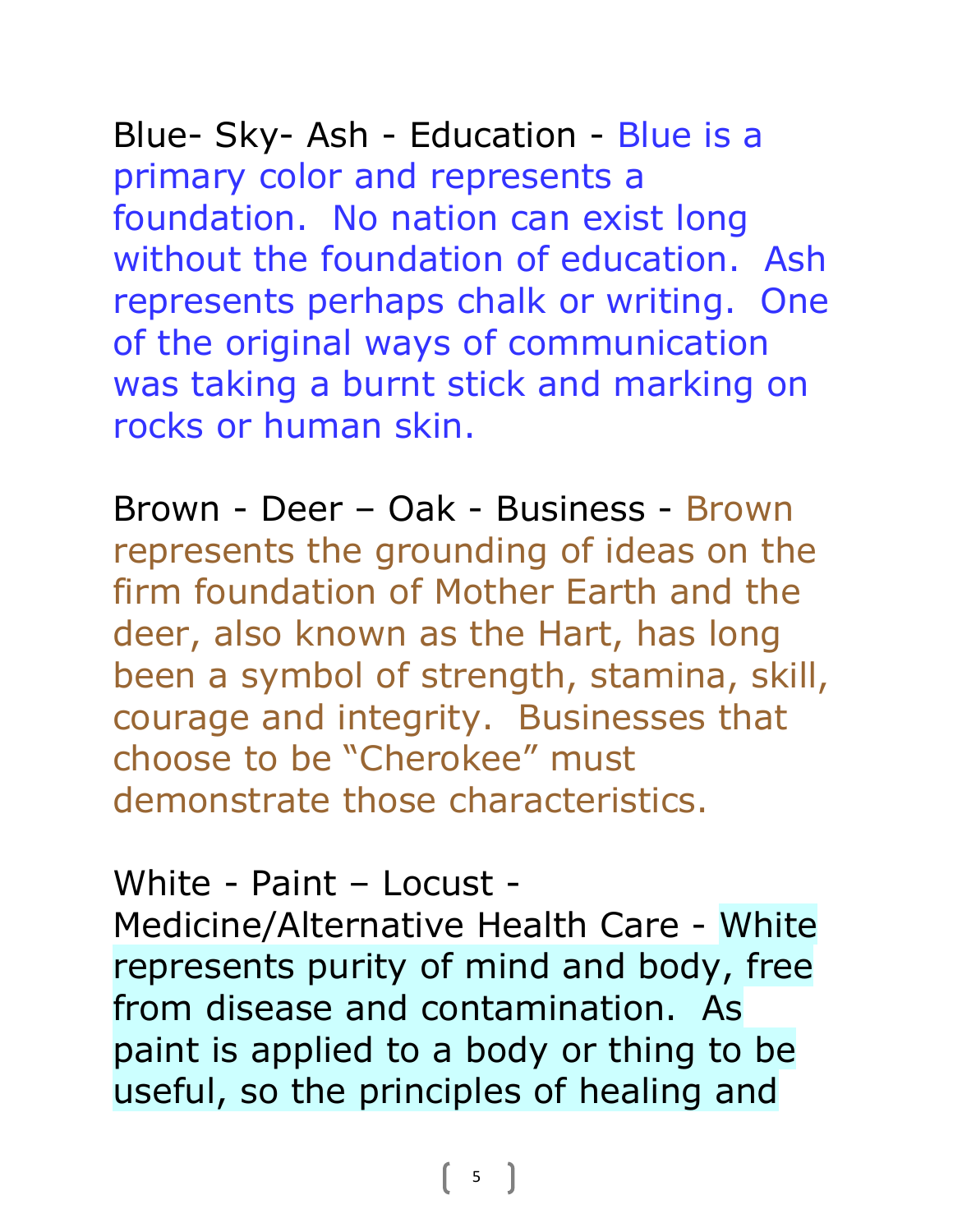health must be applied for them to be useful.

Yellow - Twister/Longhair – Beech - Security/Defense/Military - Yellow represents the brightness of the Cherokee Nation day; clouds of doubt or suppression being noticeably absent. Traditionally, the Longhairs were peacemakers. A dedicated defense force helps to keep the peace.

Green - Wild Potato – Birch-Environment/Air, Food, Water/Agriculture - Green represents plants and growth; the well- being of the United Cherokee Nation in particular and the Earth in general. The wild potato represents nourishment and sustainability to thrive in life.

Red - Wolf – Hickory- Law/Justice - Red represents fire and passion for what is right, especially where The United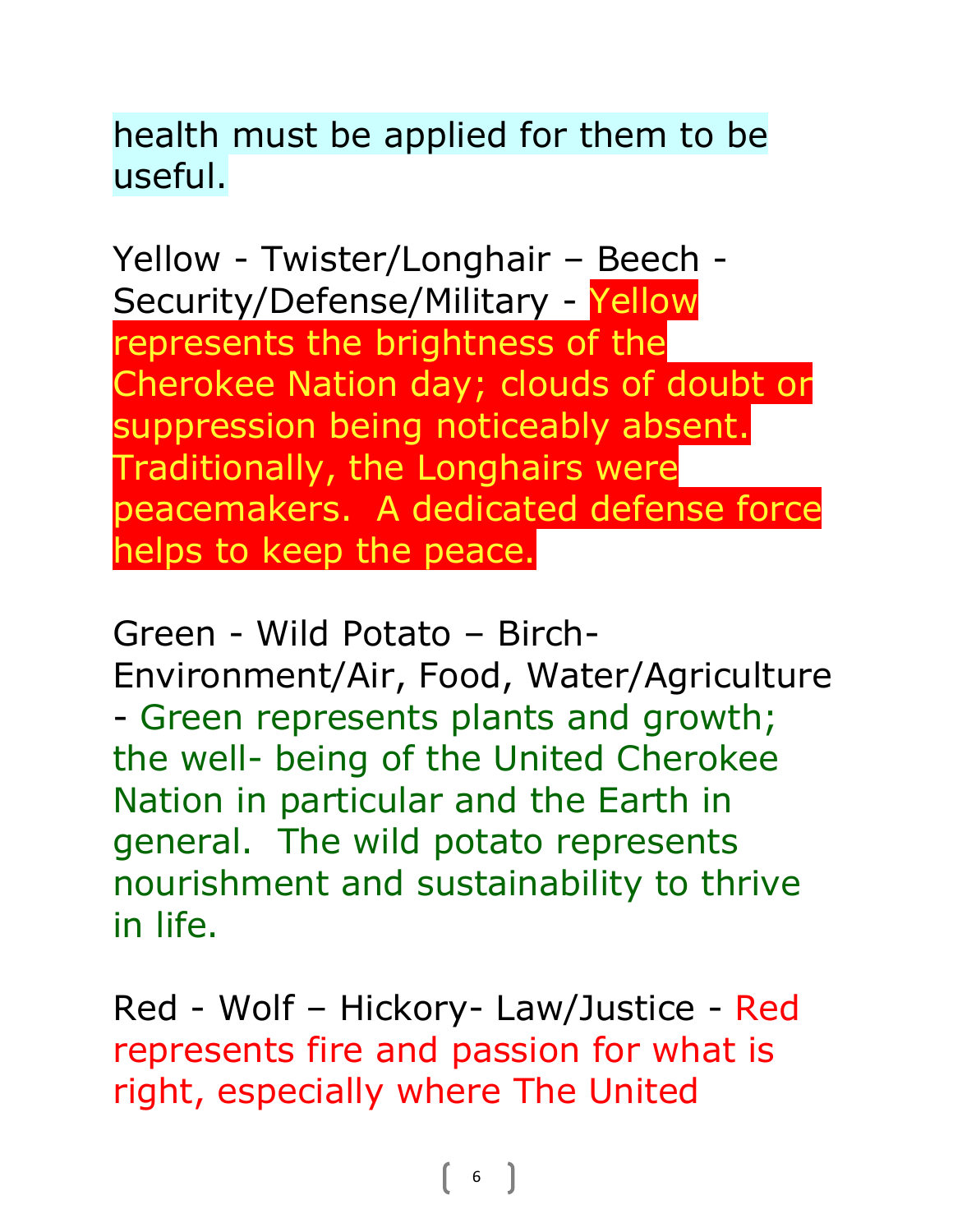Cherokee Nation is concerned. The wolf proudly, ferociously, stands its ground both offensively and defensively.

Sec. 3- Until such time as the elders of each clan have been designated and the Star Council fully populated, the High Star Council of the United Cherokee Nation shall make nominations and vote upon the ascension of those thought qualified to become a clan elder. Once an elder is chosen, he or she immediately becomes a member of the Star Council. When all seven elders of the various clans are seated, the Star Council, comprised of both the High Council and the Associate Council, will be altogether realized. In cases of necessity an elder may, temporarily, hold authority over more than one clan. Any additional clan elderships held by one elder must be immediately surrendered when a suitable elder is found to fill that position.

Sec. 4- Once completed, the High Star Council shall have sole power to nominate and install clan elders. The installation of an elder will require a majority of High Star Council members. Council decisions shall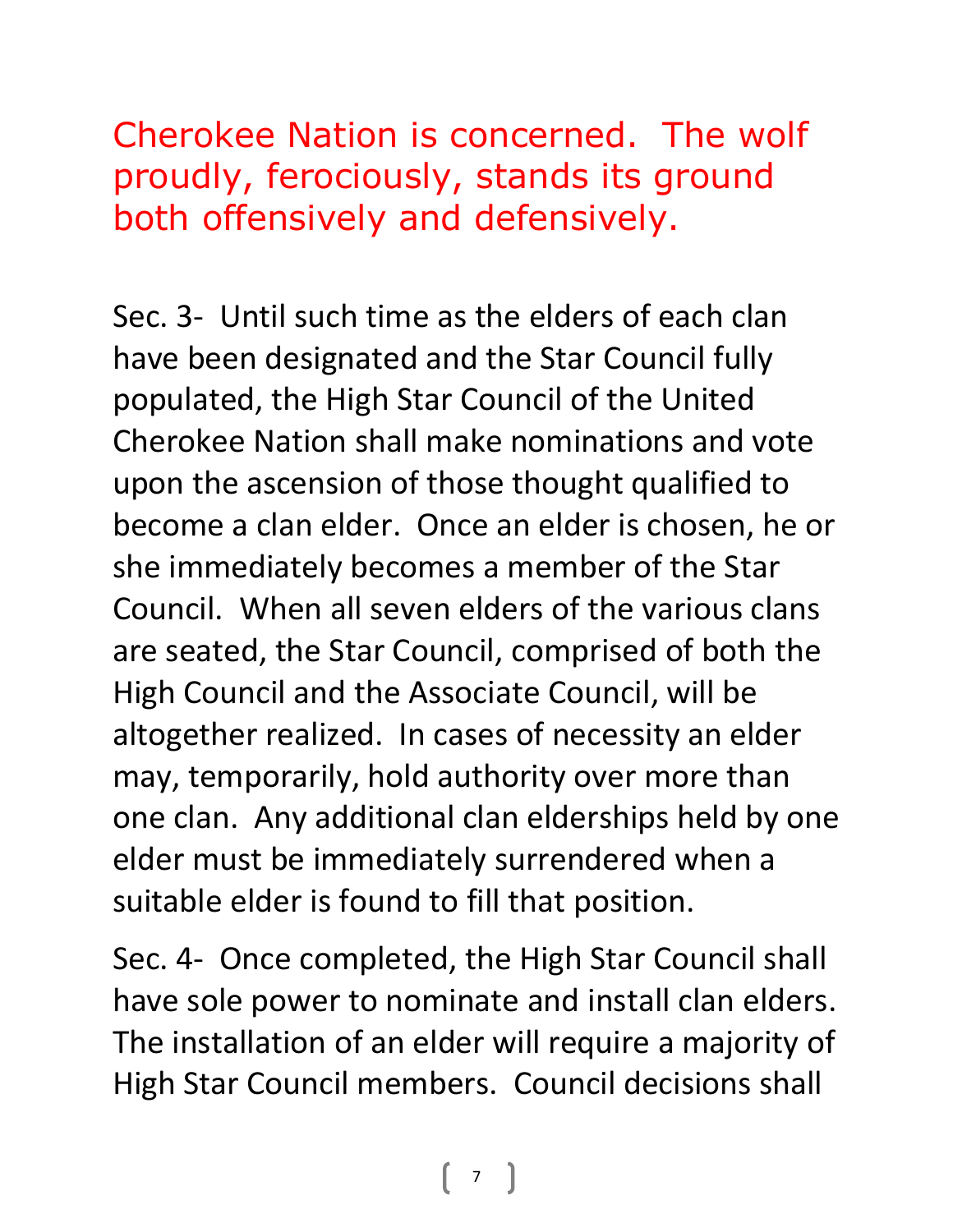be guided, where practicable, by the will of the membership of The United Cherokee Nation.

Sec. 5- The High Star Council shall meet once a quarter on the second Wednesday of the month and whenever else there are issues to consider that are deemed important enough for the Council to take under advisement.

Sec. 6- The appropriate means of meeting and voting shall be decided by the High Star Council members and may include electrical or electronic devices.

Sec. 7- All members in good standing of The United Cherokee Nation, having demonstrated wisdom, maturity and leadership, may aspire to an eldership and, thus, a seat on the Star Council. No member who is of unsound mind or a felon will be considered for an eldership or Star Council seat. Other qualifications and/or disqualifications may be added by said Council as they see fit.

Sec. 8- The members of the High Star Council shall, in all cases except those of treason, felony or breach of the peace, be privileged from arrest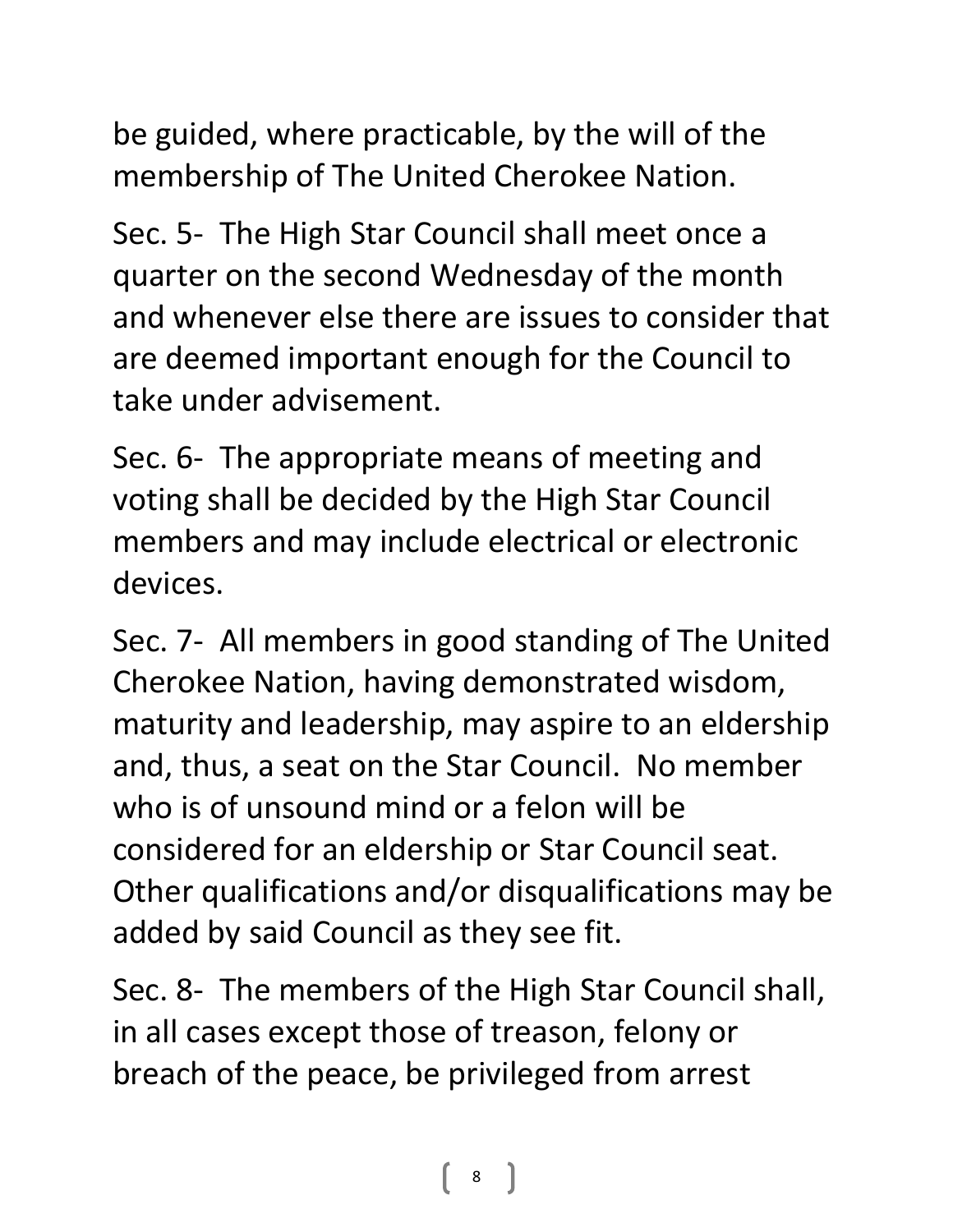during their attendance at said Council and in going to and returning from the same.

Sec. 9- The High Star Council shall be the sole judge of the qualifications and retention of its members.

Sec. 10- The High Star Council may determine the rules of its proceedings and punish its members for disorderly or inappropriate behavior.

Sec. 11- A majority of the High Star Council's membership in attendance on any given day shall constitute a quorum to do business.

Sec. 12- Elders of clans and all members of the Star Council shall receive from the public Treasury a compensation for their services. The amount and period shall be set by law. Council members are also entitled to reimbursement for expenses incurred while engaged in Council related business. Compensation increases may be instigated every two (2) years.

Sec. 13- The High Star Council shall have power to make all laws and regulations which they shall deem necessary and proper for the good of The United Cherokee Nation, which laws and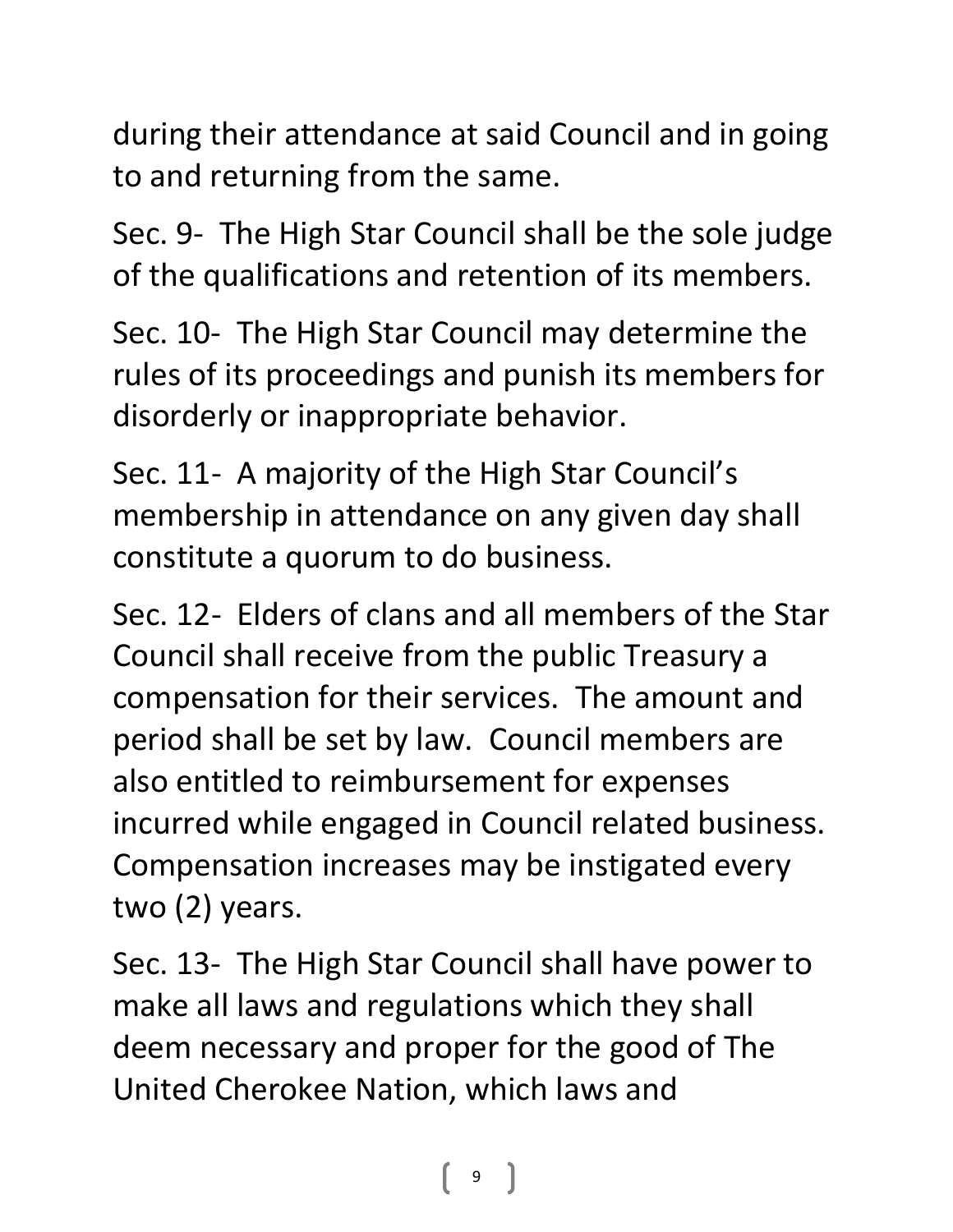regulations shall not be contrary to this Constitution.

Sec. 14- No power of suspending the Constitution or laws of The United Cherokee Nation shall be exercised by the Legislature or any other authority.

Sec. 15- The High Star Council shall have power to make laws laying and collecting taxes, duties, tariffs, etc. for the purpose of raising a revenue.

Sec. 16- The High Star Council shall have sole power of deciding on the construction of all external Treaty stipulations. They shall be guided, however, to such extent possible, by the will of the people of The United Cherokee Nation.

Sec. 17- The Grand Court of The United Cherokee Nation shall have sole power of impeachment of the High Star Council. Impeachment and removal from the High Star Council will also mean removal from the office of elder. In which case, see Section 3 above. Judgement in such cases shall not extend further than removal from office and disqualification to hold any office of honor, trust or profit in The United Cherokee Nation. If convicted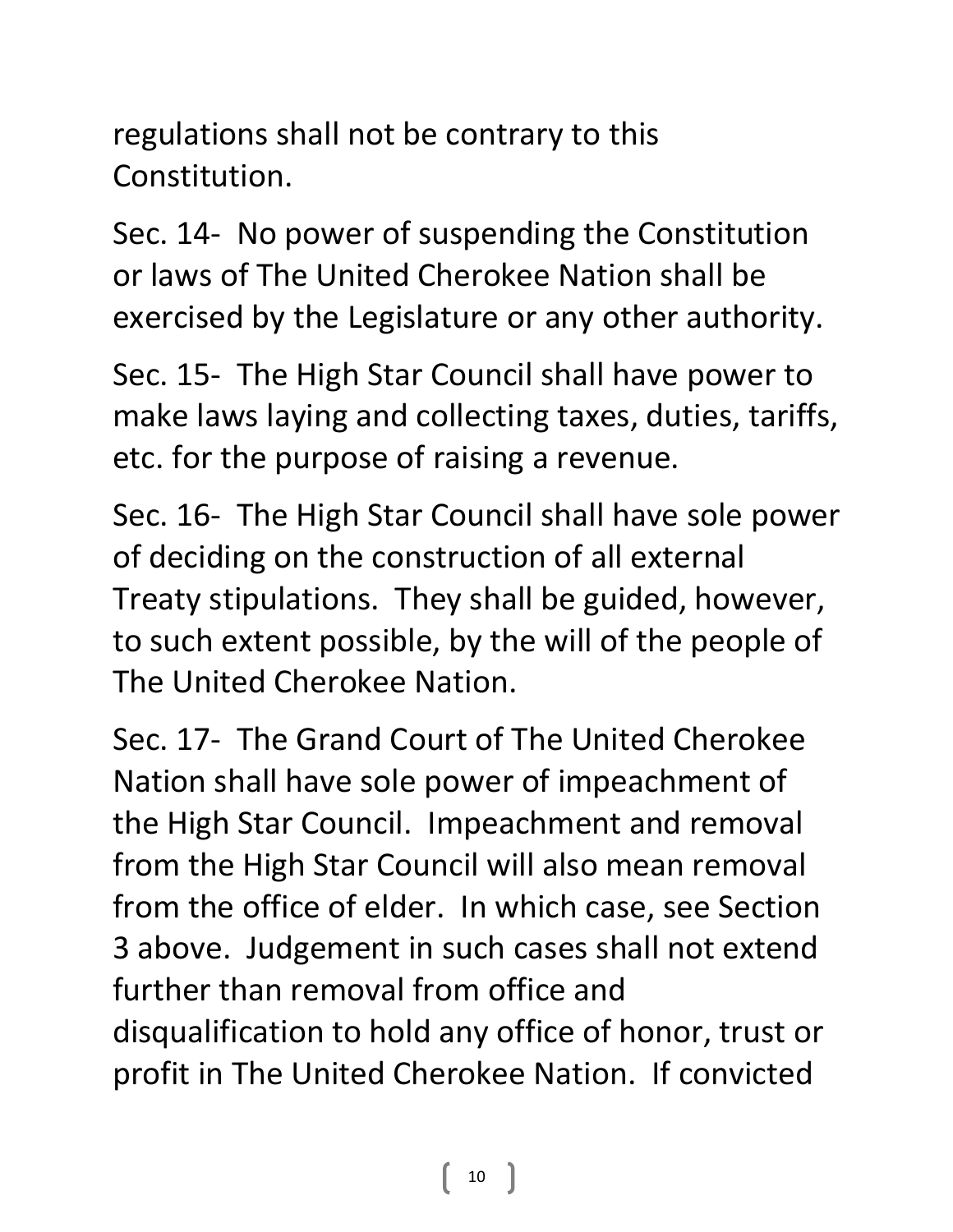after removal, the party shall be liable to indictment, trial, judgement and punishment, according to law.

Sec. 18- All High Star Council members are required to visit each of the lodges of The United Cherokee Nation at least once a year for the purpose of familiarizing themselves with the lodge, its people and their situations.

Sec. 19- A log of all of the meetings and decisions of the High Star Council shall be kept. The method of this recordkeeping shall be decided by said Council and may allow electrical or electronic instrumentation.

Sec. 20- Every two (2) years, the High Star Council shall elect one of its members to act as "Chief". The person so elected shall serve as the spokesperson for the Nation and as general figurehead; Provided: The "Chief" shall have no independent power and must take all important issues before the High Star Council. If the "Chief" cannot fulfill his or her duties, another High Star Council member may be appointed. Elder/High Star Council members who are designated as "Chief" will receive additional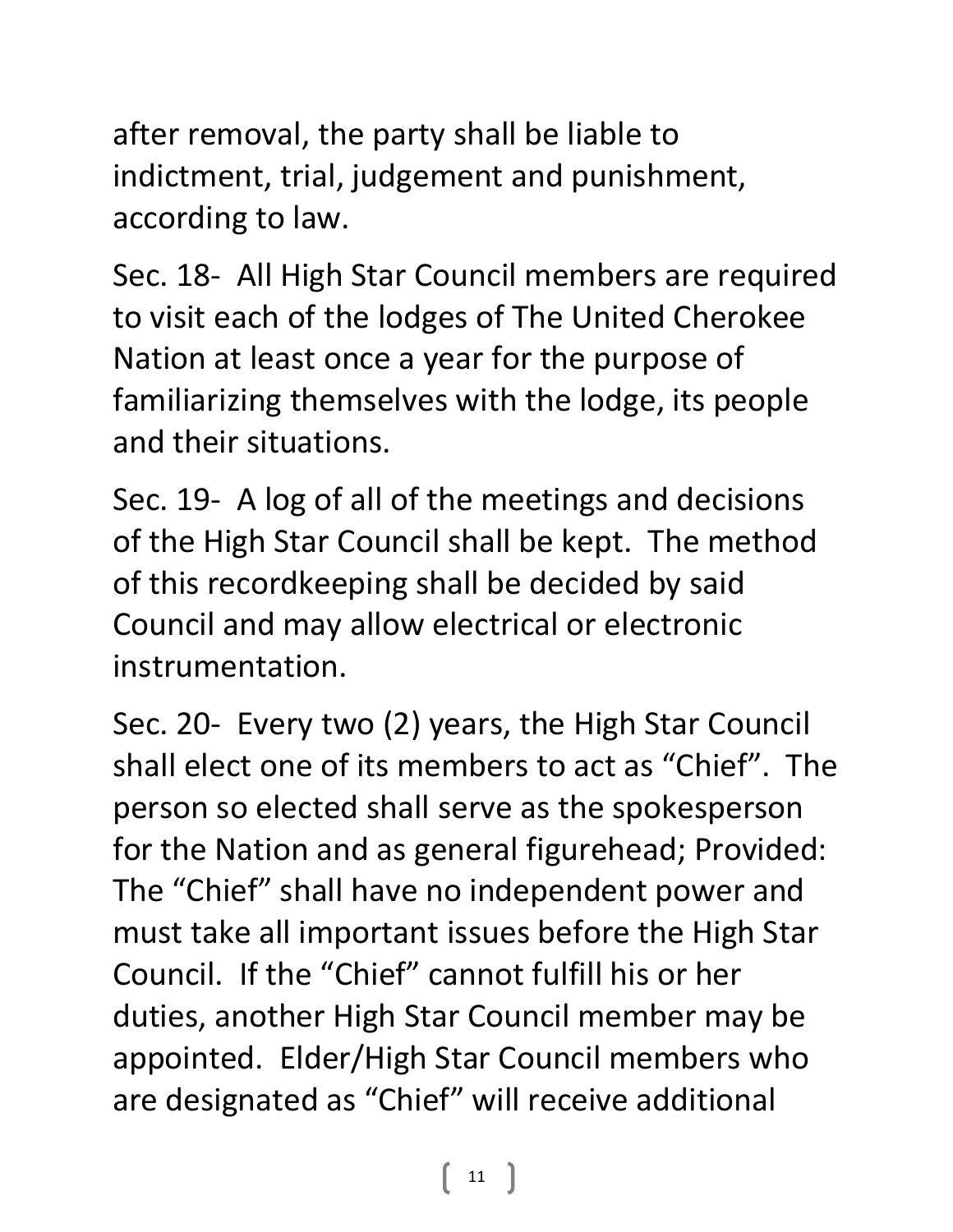compensation. The amount will be decided by the High Star Council and set into law.

### Article IV

Sec. 1- The Judicial Powers of The United Cherokee Nation shall be vested (1) in a Grand Court and (2) in one Circuit Court per lodge.

Sec. 2- The function of the Grand Court shall be as a balance to, and possible safeguard against, the Legislative Branch. The body of law the Grand Court will use as reference will be the Cherokee Tribal natural law. The Grand Court holds sole power of impeachment against members of the Star Council.

Sec. 3- The Grand Court shall consist of three (3) Judges, any two (2) of whom shall constitute a quorum. Until adequate numbers of United Cherokee Nation members exist, a single Grand Court Judge will suffice. The Circuit Courts shall consist of a single Judge per lodge. The number of Circuit Court Judges may be increased as necessary.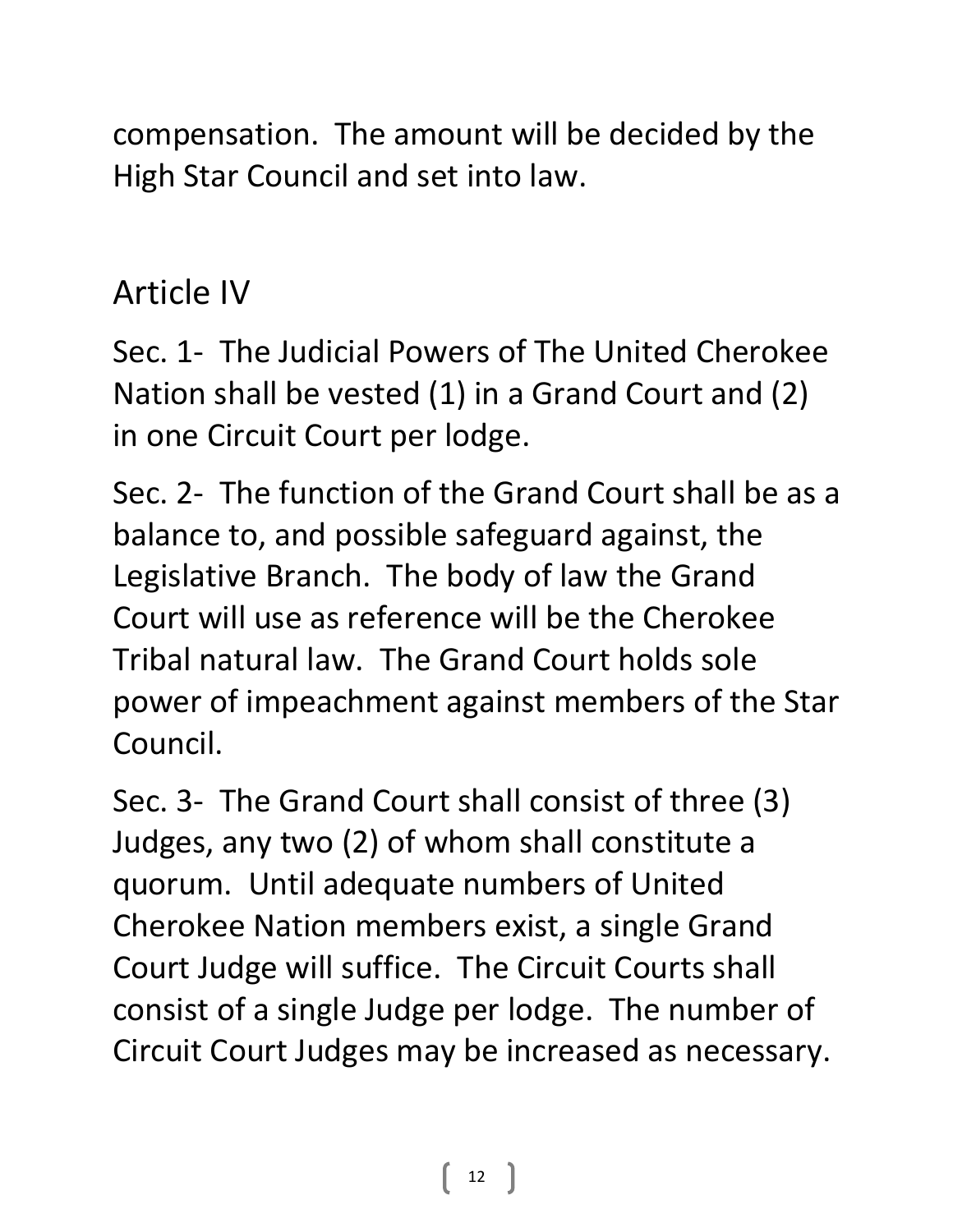Sec. 4- The Judges of The Grand Court shall hold their commissions for four (4) years but any of them may be removed from office for malfeasance or other misconduct by a majority vote of the High Star Council. Circuit Court Judges shall hold their commissions for four (4) years but any of them may be removed from office for malfeasance or other misconduct by a majority vote of the High Star Council.

Sec. 5- The Judges of the Grand Court, as well as the Circuit Court Judges, shall receive from the Tribal Treasury a compensation. The period and amount will be set by law. Any compensation increase may only occur every two years.

Sec. 6- No individual who is not a member of The United Cherokee Nation may be considered for a Judgeship in any Court of said Nation. No member shall be appointed a Judge of The Grand Court or of the Circuit Courts before he or she shall have demonstrated wisdom, maturity and leadership. No member who is of unsound mind or a felon will be considered for a position in any United Cherokee Nation Court.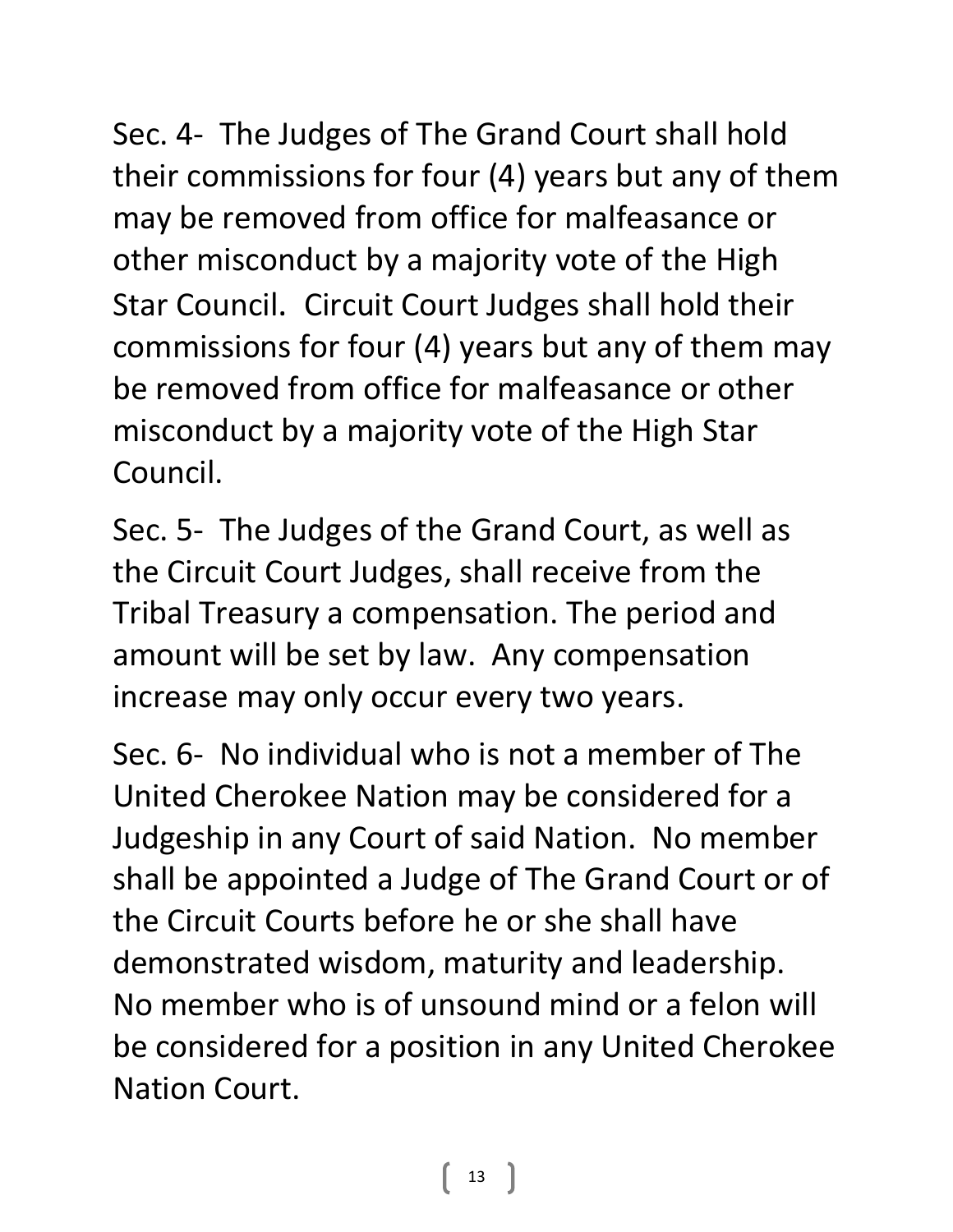Sec. 7- Judges of The Grand Court, as well as Judges of the Circuit Courts, shall be appointed by the High Star Council.

Sec. 8- The Judges of the Grand Court and Circuit Courts shall have complete and original jurisdiction in all cases referred to them internally and, by assignment, externally.

Sec. 9- The Grand Court and Circuit Courts shall choose their own Clerks for the term of four (4) years. Any Clerk may be removed for breach of good behavior or incompetence at any time by the Judge(s) of that Court.

Sec. 10- No Judge shall sit on trial of any cause where any of the parties shall be connected to him or her by affinity or consanguinity. In case a majority of the Judges of the Grand Court shall be interested in the event of any cause, or related to any of the parties, the High Star Council may provide for the selection of as many as three (3) individuals of good character and knowledge, for the determination thereof, who shall be especially commissioned by the High Star Council for that case only.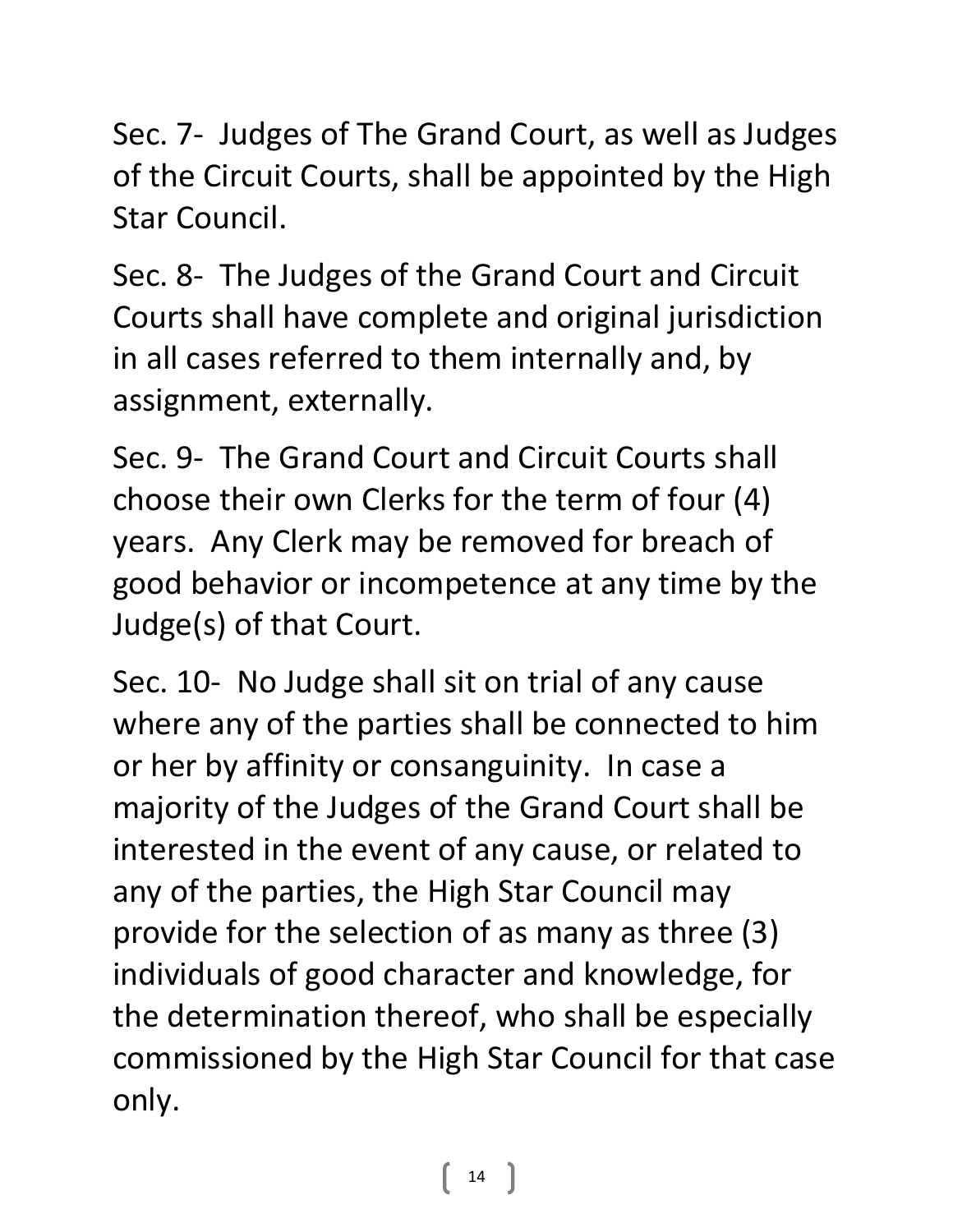In the same situation, as applied to the Circuit Courts, the Grand Court Justices shall choose an individual of good character and knowledge who shall be especially commissioned to try that particular case only.

Sec. 11- All writs and other process shall run in the name of The United Cherokee Nation and be in proper format and be signed by the respective clerks.

Sec. 12- The Grand Court and Circuit Courts shall hold their sessions as necessary. The Judges may convene in person or by whatever electrical or electronic means may be deemed appropriate by the Court.

Sec. 13- The Judges of the various Circuit Courts shall have power to appoint and remove all Tribal Marshals and/or Peacekeepers associated with their lodges. To be considered for the roll of Tribal Marshal/Peacekeeper, all such appointees shall be members of the United Cherokee Nation.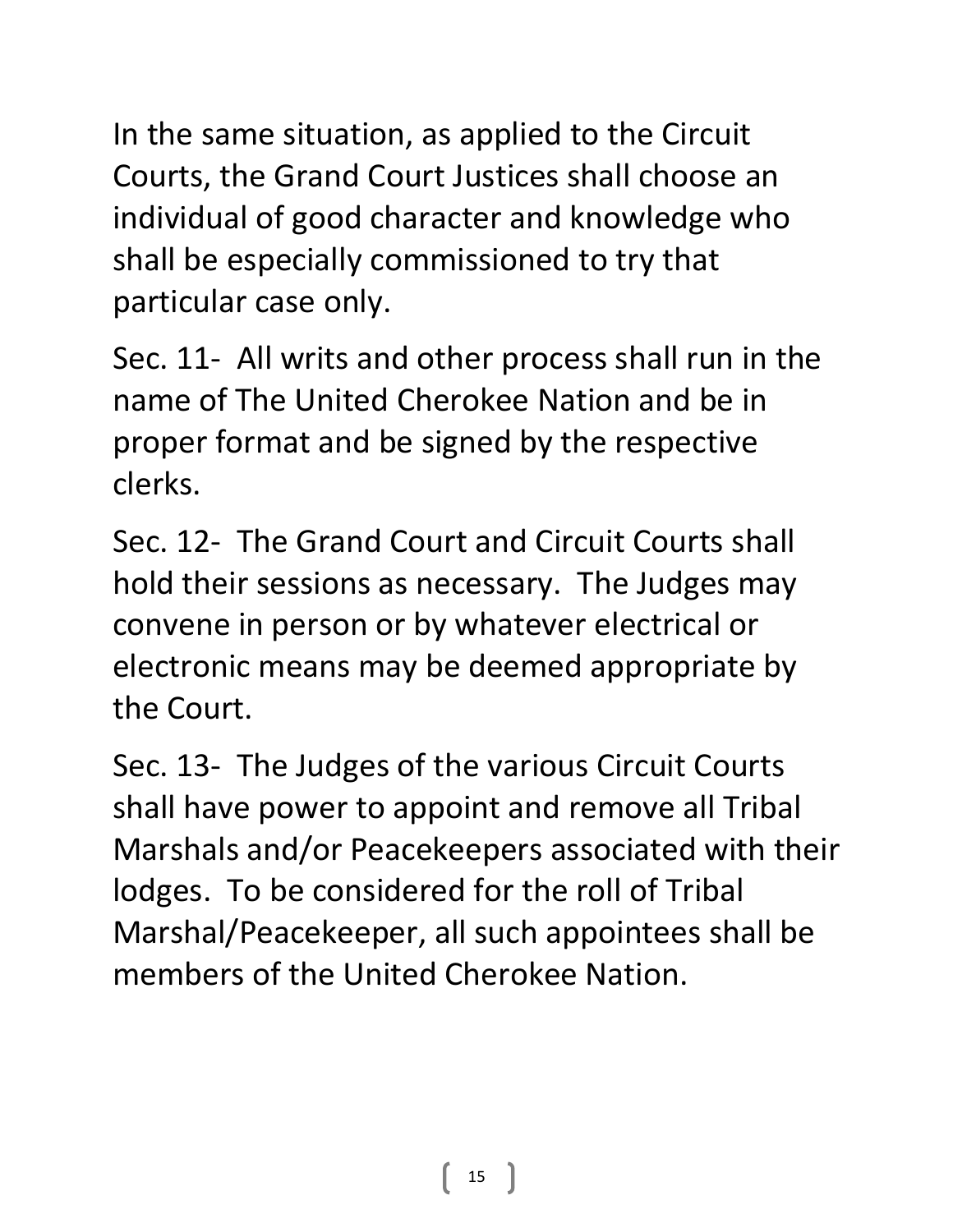#### Article V

Sec. 1- In all criminal prosecutions across the entire United Cherokee Nation, the accused shall have the right of being heard, of demanding the nature and cause of the accusation against him or her, of meeting the witnesses face to face, of having compulsory process for obtaining witnesses in his or her favor and a speedy public trial by an impartial jury, if requested. No accused shall be compelled to give evidence against him or herself.

Sec. 2- The people of The United Cherokee Nation shall be secure in their persons, houses, papers and possessions from unreasonable seizures and searches. No warrants to search any place or to seize any persons or things shall be issued without describing them as nearly as may be to a Judge of the Court holding jurisdiction, nor without good cause, supported by oath or affirmation to the same. All prisoners shall be bailable by sufficient security unless for capital offenses, where the proof is evident or the presumption great.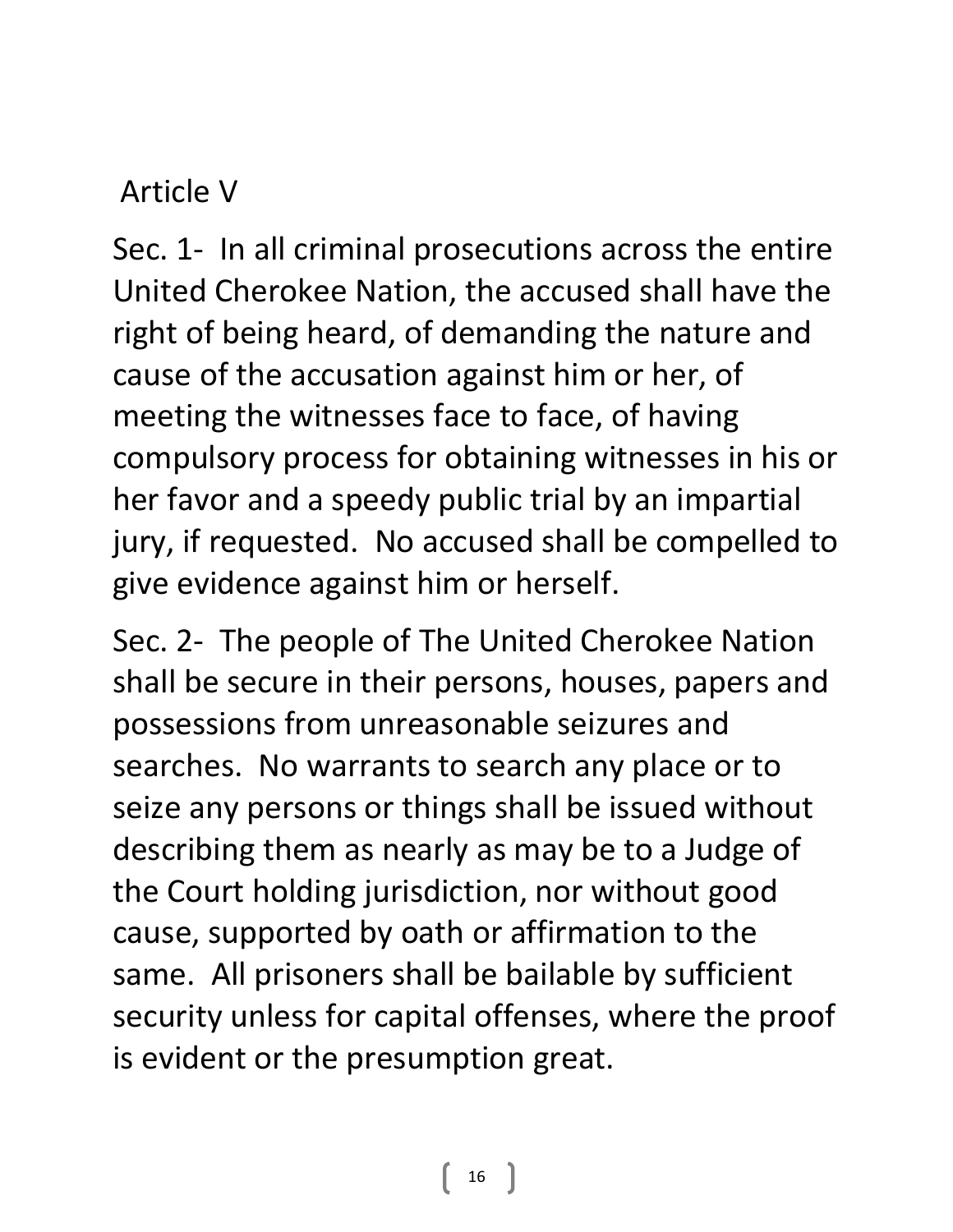Sec. 3- The free exercise of religious/spiritual worship and serving The Great Spirit without distinction shall forever be allowed within The United Cherokee Nation; Provided, that this liberty of conscience shall not be so construed as to justify practices inconsistent with the peace or safety of The United Cherokee Nation.

Sec. 4- No person shall be refused any office in The United Cherokee Nation solely because of their creed, color, national origin, sex or handicap.

Sec. 5- All appointments shall be in the name and by the authority of The United Cherokee Nation and be sealed with the seal of the Nation and signed by a member of the High Star Council.

Sec. 6- No person shall, for the same offense, be twice put in jeopardy of life or limb, nor shall any persons property be taken or applied to public use without his or her consent or an appropriate ruling from the Cherokee Court; Provided, That nothing in this clause shall be so construed as to impair the right and power of the High Star Council to lay and collect taxes. All courts shall be open and every person, for an injury done to him or her in his or her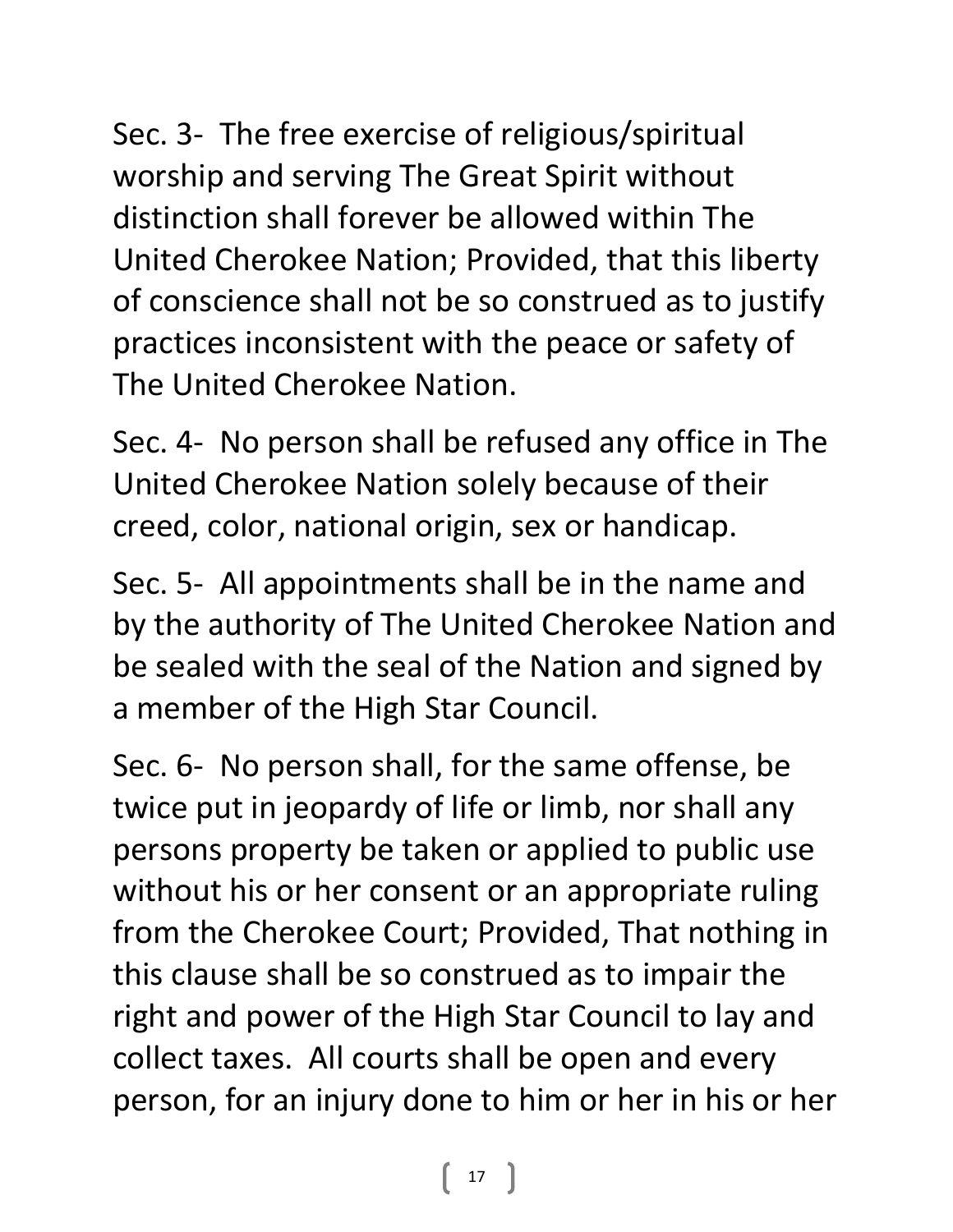person, property or reputation, shall have remedy by the course of law.

Sec. 7- The right of trial by jury shall remain inviolate.

Sec. 8- The appointment of all officers, not otherwise directed by this Constitution, shall be vested in the High Star Council.

Sec. 9- All new applicants for admission to the ranks of The United Cherokee Nation must be reviewed by the High Star Council. Application fees and forms will be set by law. Members by adoption must be accepted unanimously by the High Star Council and pass a course of study relating to the Cherokee and their history and beliefs.

Sec. 10- Any member of The United Cherokee Nation may, for behavior unbecoming a Nation member, be removed from the ranks of The United Cherokee Nation by a majority vote of the High Star Council. Any member of said Nation may surrender his or her membership at any time. Having done so, that person will be ineligible for United Cherokee Nation membership ever again unless specifically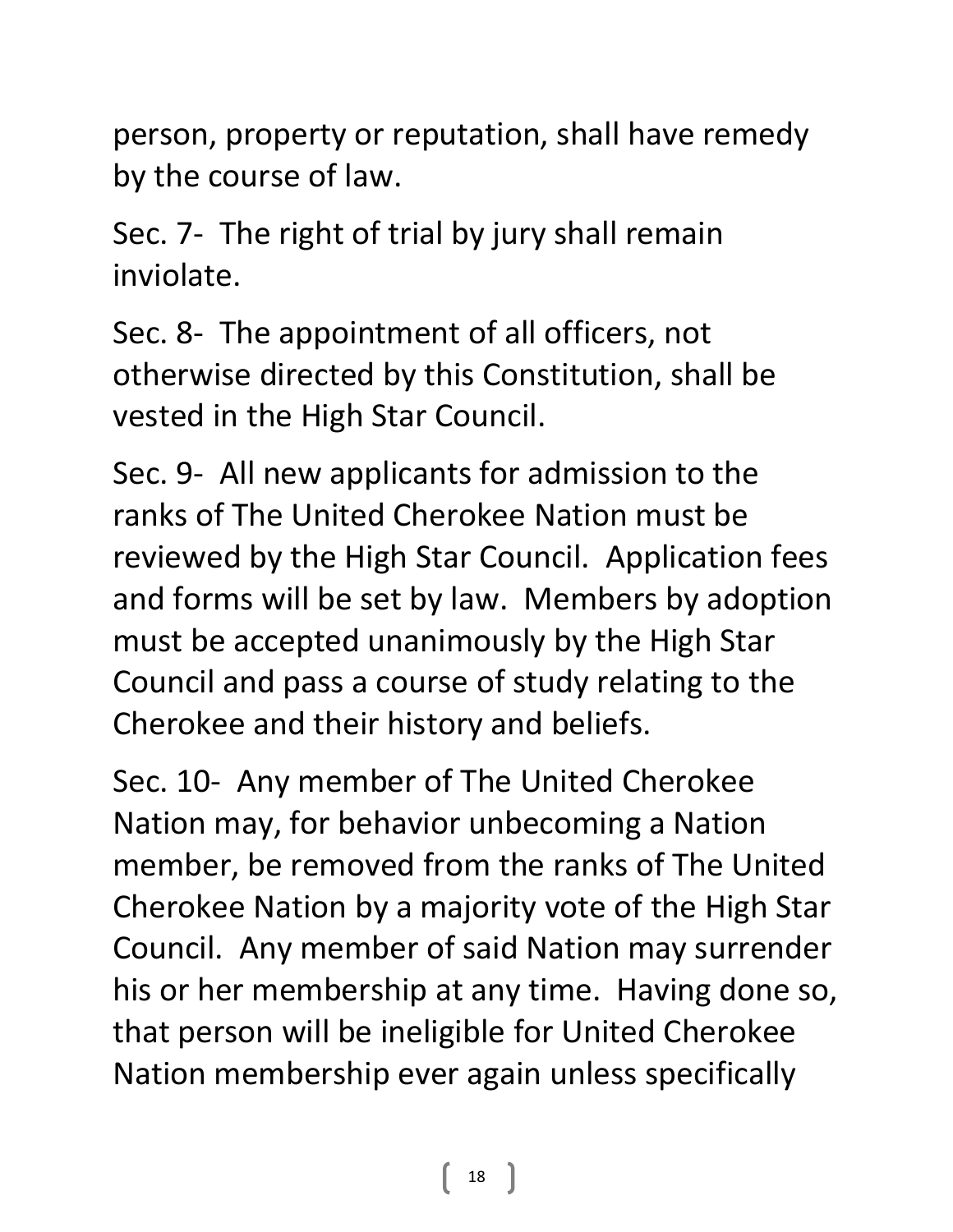determined otherwise by a unanimous vote of the High Star Council.

Sec. 11- The Star Council may, at any time, propose amendments to this Constitution. Said amendments shall be deemed passed by a majority vote of the High Star Council. As always, the High Star Council shall be guided in these endeavors, as much as practicable, by the will of the people of The United Cherokee Nation. After a period of time sufficient for each member of the Star Council to confer with their constituency, said Council shall convene and, with a majority vote, shall ratify said proposed amendment.

#### Article VI

Sec. 1- All officers of The United Cherokee Nation, before he or she assumes his or her seat, shall take the following oath or affirmation, to wit:

I, \_\_\_, do solemnly swear (or affirm, as the case may be), that I have not attained my appointment by bribery, coercion or any other unfair or underhanded method, nor have I caused anyone to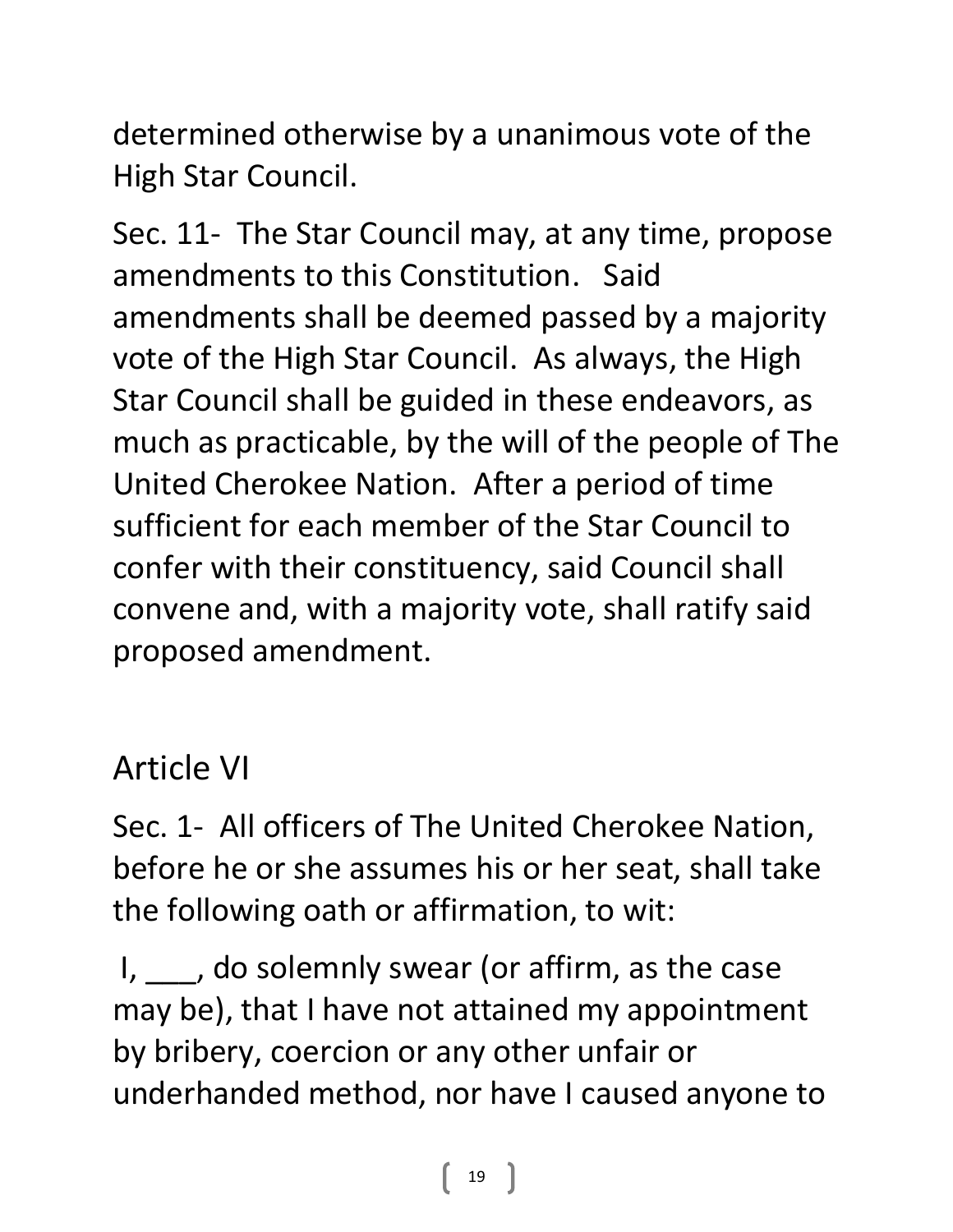employ such methods, towards this end, on my behalf. I further swear (or affirm) that, on all questions and measures that may come before me, I will so conduct myself, as may, in my judgement, appear most conducive to the interest and prosperity of The United Cherokee Nation. I will bear true faith and allegiance to the same and, to the utmost of my ability and power, observe, conform to, support and defend the Constitution thereof, by the help of the Great Spirit.

The acting "Chief" (or High Star Council elder, if necessary) will administer the oath to all Judges of The United Cherokee Nation while a Grand Court Justice will administer the oath to the High Star Council members.

Sec. 2- A Treasurer of The United Cherokee Nation shall be chosen by the High Star Council. Said Treasurer shall take the official oath of office and shall be bound by it as their word will be their bond.

Sec. 3- It shall be the duty of the Treasurer to receive all United Cherokee Nation monies, to pay out such monies as are required of him/her by the High Star Council and to make a regular statement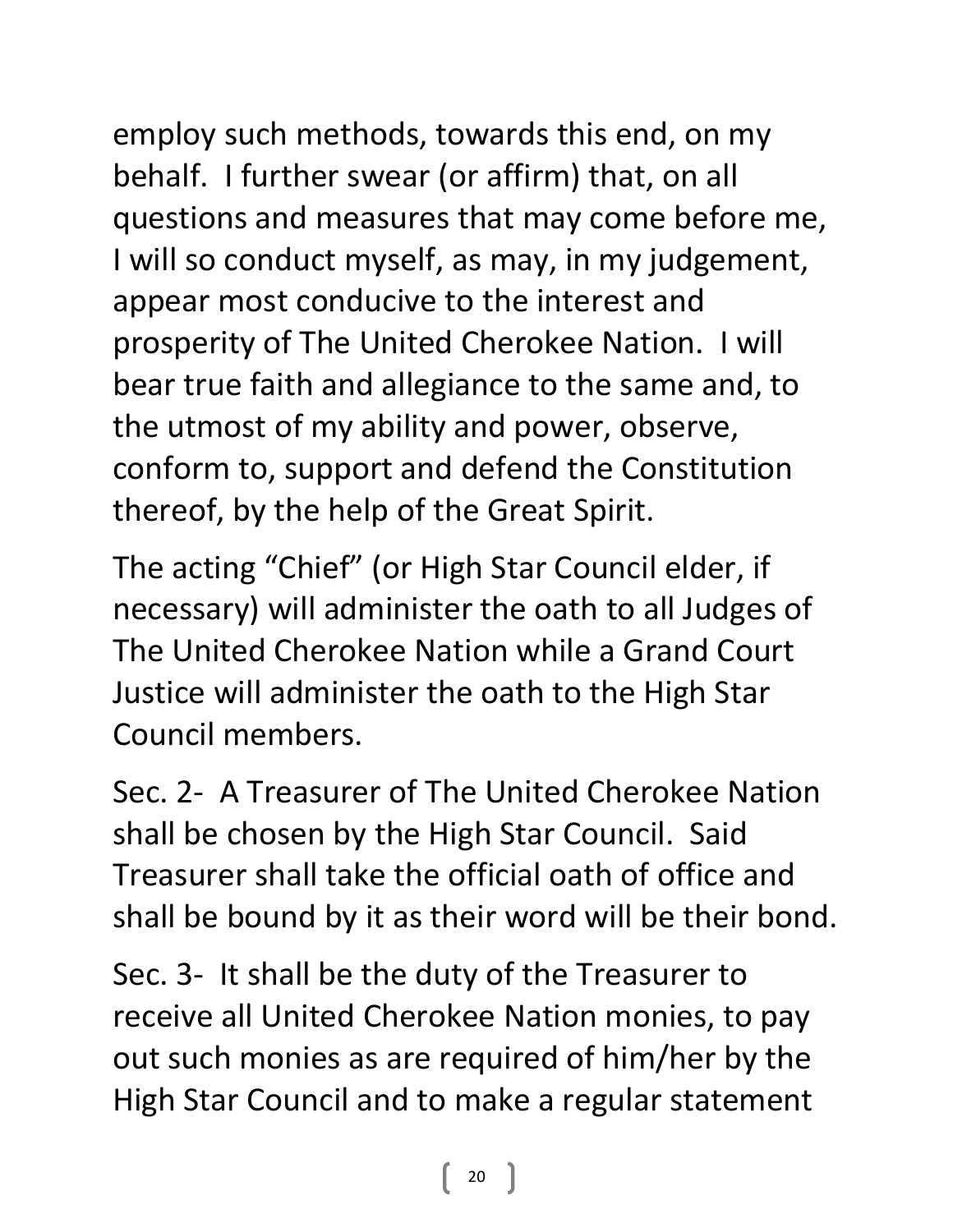and account of the receipts and expenditures of all United Cherokee Nation monies to said High Star Council.

Sec. 4- No money shall be drawn from the Treasury but by warrant from the High Star Council, signed by one (1) member thereof and in consequence of appropriation made by law.

Sec. 5- Knowledge is necessary for good government, the preservation of liberty and the happiness of humanity. Therefore, schools and the means of education shall forever be required, encouraged, and supported in The United Cherokee Nation.

Sec. 6(a)- Neither slavery not involuntary servitude, except as a punishment for crime, whereof the party shall have been duly convicted, shall exist within the United Cherokee Nation-Aniyvwiya or any place subject to its jurisdiction.

Sec. 6(b)- The High Star Council of the United Cherokee Nation-Aniyvwiya shall have power to